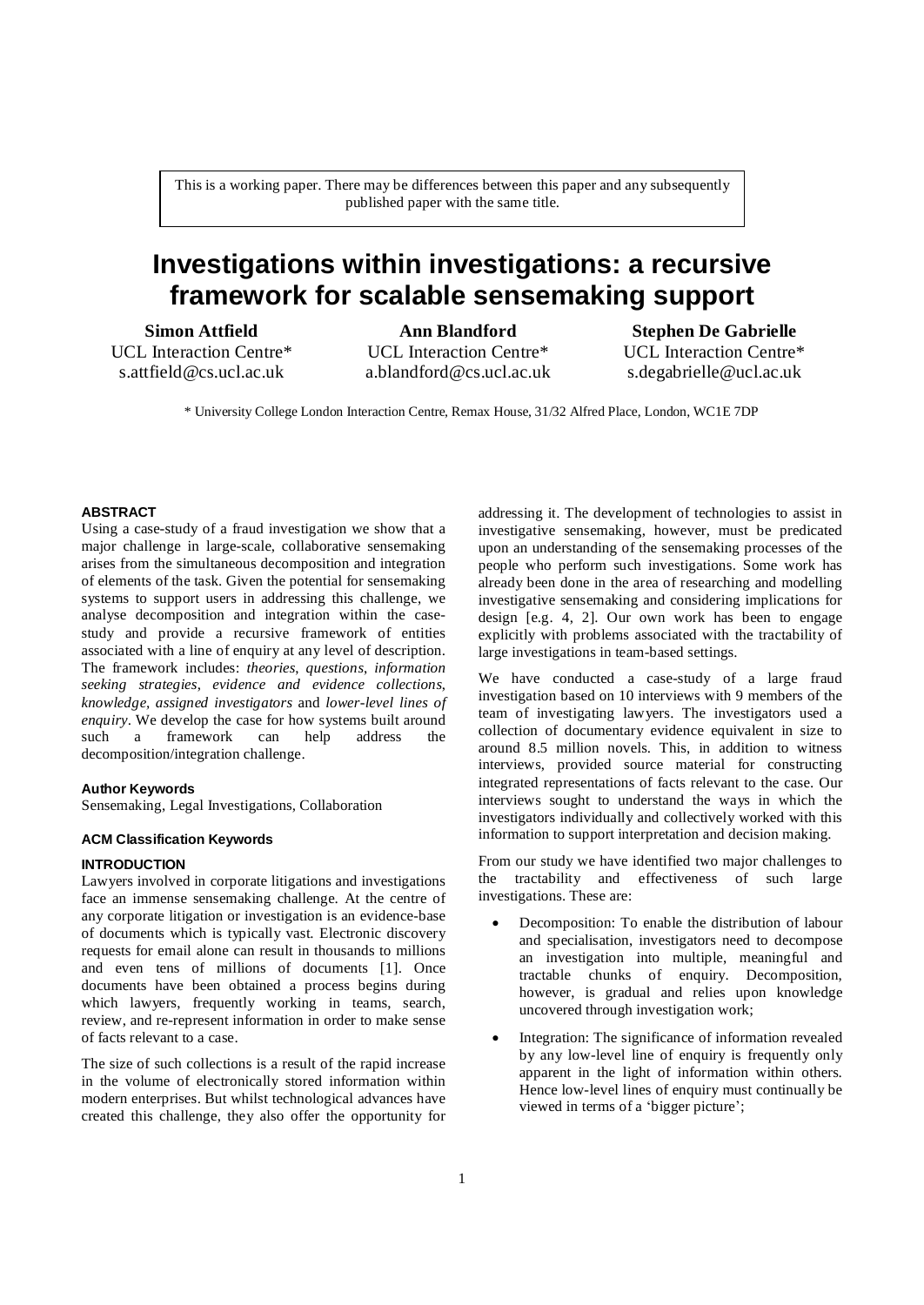These challenges reflect the paradox of the hermeneutic circle—that interpreting the whole depends on the interpretation of the parts, and yet interpreting the parts depends on an understanding of the whole [5]. Within large investigations this presents a particular challenge where investigating is distributed across multiple members of an investigation team.

Investigators need to establish effective ways of managing decomposition and coordinated integration, and the systems that they use can and should play an important role in this. Systems designed to support sensemaking, whether this be searching, filtering, extracting, constructing schematic representations, presenting a story [4], or integrated combinations of these, need to reflect the way that users naturally structure their problems. They need to support users in making sense of parts, and in making sense of the whole.

This has led us to explore the way that the investigators in our study structurally decomposed their problem. This approach contrasts with and complements other models of sensemaking which have tended to focus on describing process [e.g. 4, 2, 3].

The result is a framework that can be used to model decomposition and which lends itself to the design of interactive systems for supporting the challenges of decomposition and integration. We are currently using the framework as the core for an integrated system prototype for supporting large scale, collaborative investigation work.

In this paper we present the framework and its rationale. In the next section we give some background to the investigation we studied. We then provide examples drawn from our data which illustrate some structural aspects and describe the framework.

# **THE INVESTIGATION**

The investigation was carried out over three months by a team of around 30 lawyers within a large corporate law firm. The objective was to discover whether fraud had occurred within a company, and if so, who had been complicit. This objective was principally focused by allegations relating to specific business activities.

A major source of information from which this determination was to be made was the collection of documents (document universe) recovered using dataforensics. Other sources included telephone records and interviews with witnesses and suspects.

The objective of the investigation was to assess the truth behind the allegations and, by extrapolation, to explore the possibility of similar conduct within associated business activities. Based on a review of some initial documents, the investigators decomposed their task into five separate lines of enquiry or 'issues', and split into separate sub-teams to address them .

Figure 1 shows a very simple schematic of the investigation process. In many ways this corresponds with Pirolli and Card's notional model of analyst sensemaking [4]. The recovered documents were added to a server and were searchable. Queries were devised to retrieve documents relevant to each sub-team's issue (document selection) and the resulting documents were reviewed by the relevant subteam and electronically coded for relevance to any of the issues currently active within the investigation (document review and classification). This had the effect of forming collections of relevant documents on which further work could be performed.

Important information was then extracted from the relevant documents and re-represented within integrated analyses (schematisation). The most important of these were chronologies which represented sequences of significant events, including details of meetings and email communications. Each team created one or more 'issue' chronologies, and as these evolved important content was selected and consolidated into a single master chronology.

Within the master chronology, issue coding inherited from the source documents was maintained and functionality was included such that it could be collapsed to show entries relevant only to a chosen combination of issue codes. Ultimately, the master chronology ran to around 13,000 entries.



**Figure 1. An overview of the investigation process**

# **INVESTIGATIONS WITHIN INVESTIGATIONS**

In this section we focus on examples from the case-study data which illustrate the way in which lines of enquiry gave rise to recursively embedded lines of enquiry.

# **From contract class to specific contracts**

One of the investigators' high-level objectives was to explore the possibility of fraud within a particular class of contract. The team dealing with this issue, however, had the initial problem of not knowing what contracts there were within this class: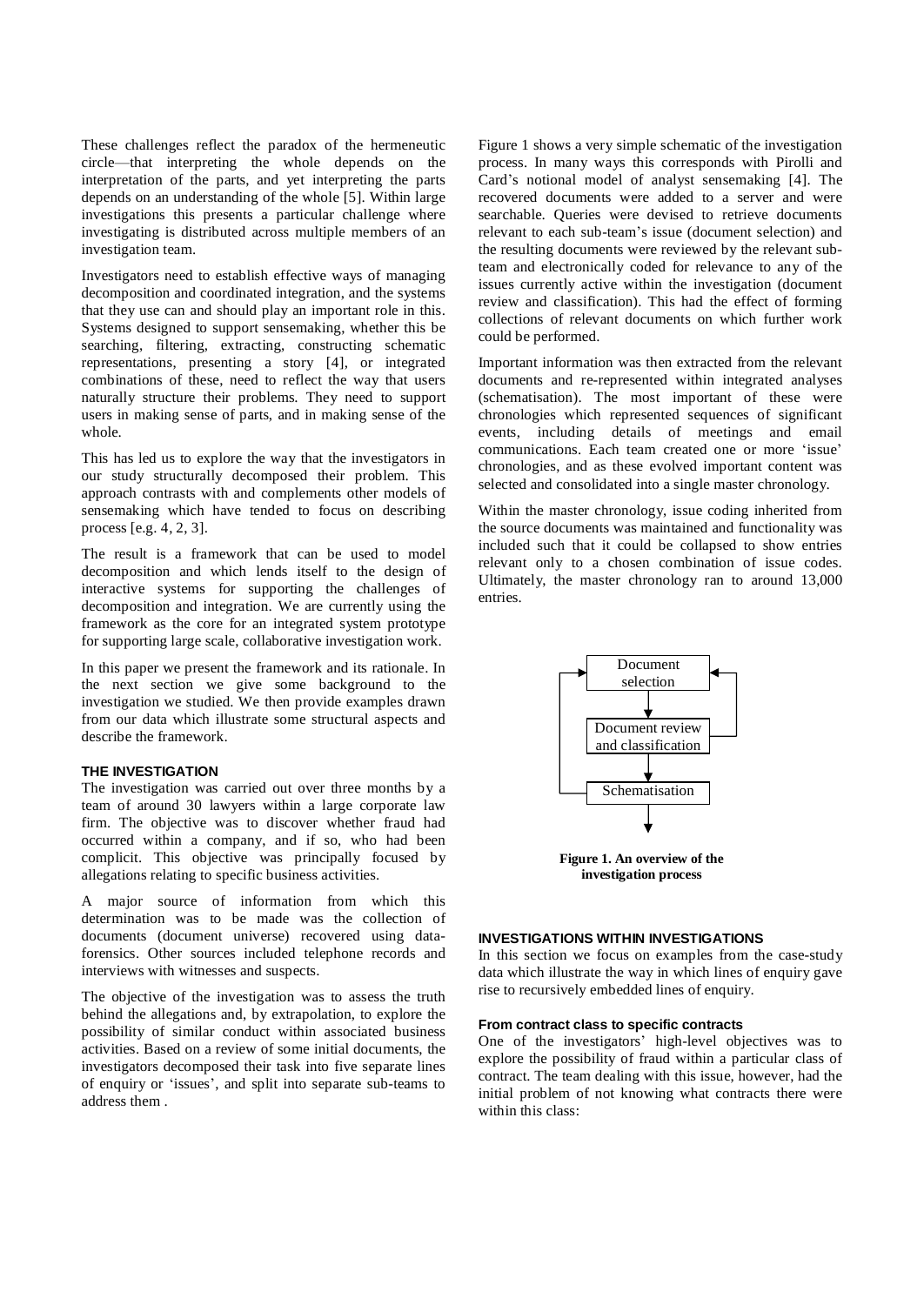P4: Well actually what [class] contracts does the company have? And no one in the company knows or can tell you so youíre then trying to piece that together.

As evidence was reviewed and related questions were asked in interviews, so the investigators discovered details of each contract. Once this was known, each contract could be defined as an investigation problem in its own right and allocated to an individual researcher. This decomposition was reflected in new searches designed to retrieve information specific to each contract and the creation of new sub-codes for classifying relevant documents and event representations.

#### **From contract focus to a time-period focus**

As the investigators responsible for each contract built their chronologies, so particular periods of interest came to light:

P5: ...we'd be thinking, well if we're right on this, this is a really important build up  $[\dots]$ . Or, we think money must have been sucked out of this business around this time. [...] [Junior Partner] selected certain periods and posed certain questions in relation to those periods. And we would go back and interrogate the information further.

This identification and the focus it provided enabled the investigators to use new strategies for document retrieval typically involving date-delimitation.

P5: If for example, three days were going to be really important, then we wouldn't worry about search terms. [...] We would just say, give me every document that bears this date, created, edited, sent  $-$  anything.  $[...]$ 

Other information seeking strategies that took advantage of the identification of particular periods included the examination of telephone records and expense records within certain time-windows. These could provide suggestive evidence for the kinds of activities the investigators were concerned with, but only in the context of the periods in question.

# **From issue focus to event focus**

Working on any of the issues involved the investigators in reviewing retrieved evidence and from these drawing inferences about events, such as meetings and significant communications, and generating event represntations where appropriate. Evidence for an event would often take the form of an email proposing a meeting. But this in itself would not be conclusive.

P4: [...] So you put an entry down for November 20th and then youíd start looking for documents which relates, which might give evidence that that happened, that it actually happened  $[...]$  and if it did happen who else was involved, who were they meeting, what were they doing, what were they saying to each other?

Faced with this situation, an investigator might focus in on this event and search for further evidence, or they might record the event as a conjecture, and continue to review documents in the hope that they would come across further evidence.

#### **Summary**

These cases illustrate the way that discoveries prompted decomposition and refinement of investigation problems. They have some common features which we will briefly explore:

- 1. Researching issues brought information to light that acted as a cue for more focused enquiry. Without this knowledge focused lines of enquiry would have been impossible;
- 2. New lines of enquiry were not complete departures but acted as sub-problems. Hence, knowledge outcomes propagated up to inform the outcomes of superordinate issues;
- 3. Despite 2, each new line of enquiry was independent insofar as it posed new questions and gave rise to new research strategies;

This discussion of the decomposition and focusing of research issues (i.e. investigations within investigations), however, is incomplete without considering how in practice separate issues could inform each other. We have touched on the idea of knowledge outcomes propagating up from sub-issues to issues. The investigators frequently discussed the importance of mechanisms for 'escalating' significant information to team leaders responsible for superordinate problems. An important escalation mechanism was the integration of separate issue chronologies into the master chronology which could then be filtered to align issue sub sets:

P6: And the master chronology is actually the key to that because if you're trying to understand what a group of people are doing over a period of time, there are a whole different series of things going on, but it's only really when you start to line some of those things up that you begin to ask yourself questions about, well, "What was really happening in this period of a week?"

In addition to vertical information flow, it was also seen as essential for investigators to frequently discuss findings and theories and exchange information. Multiple mechanisms were put in place to promote this including review meetings, informal 'huddles' and ad hoc document passing. As one lawyer explained:

P4: The amount of communication that has to go on in order to make that work is phenomenal.

The organisation of the investigation around embedded lines of enquiry has led us to consider how this structure might be reflected within systems for supporting large-scale collaborative sensemaking activities in an effort to address challenges of scalability and collaboration. Of particular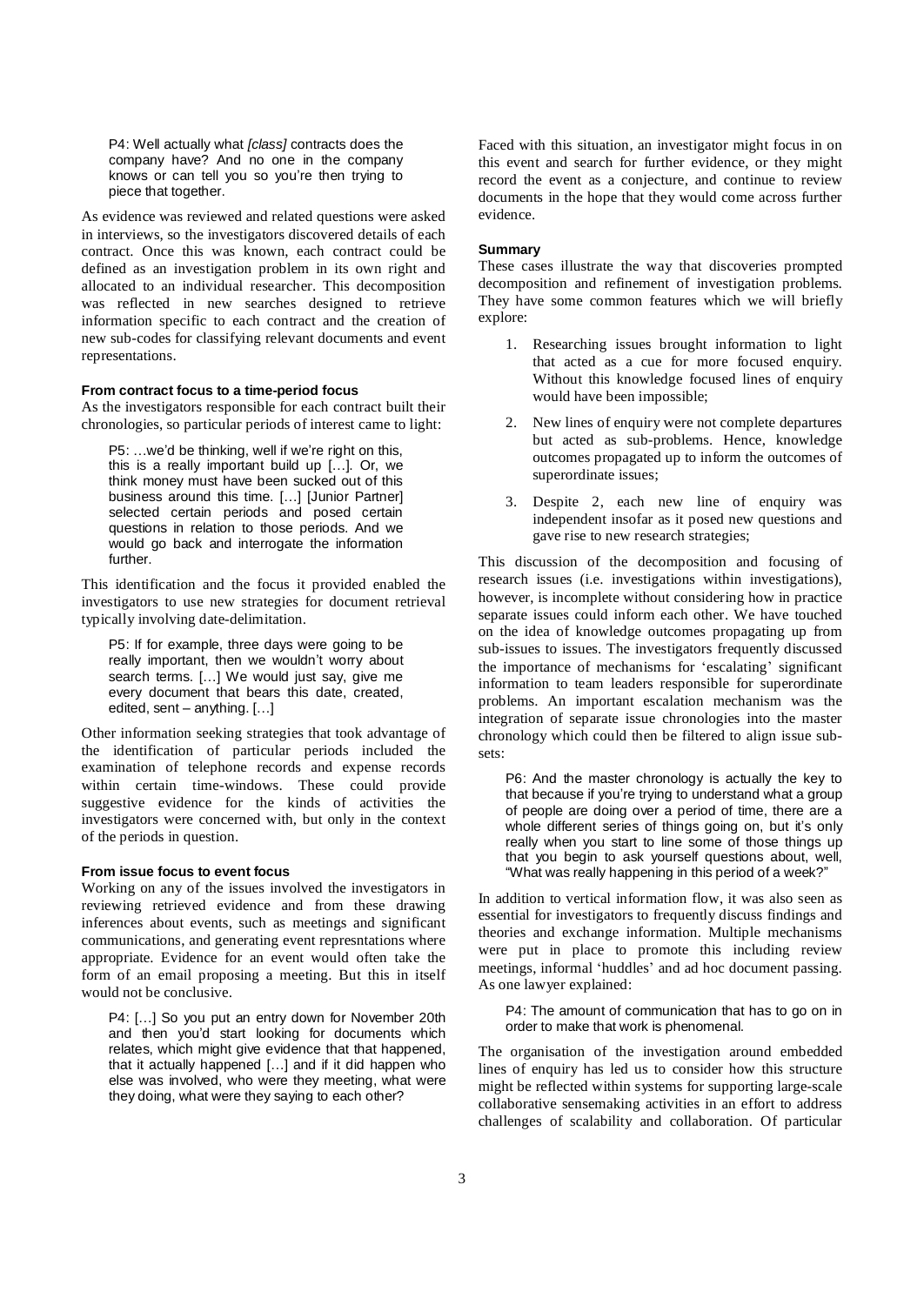interest is a means by which users could define and select from a set of 'contexts' within the investigation information, and so at any time eliminate information extraneous to their interests.

In order to explore this idea we have examined the structure of a line of enquiry more deeply to provide a detailed account of its conceptual elements.

To do this we performed a Grounded Theory [6] analysis of our data using the concept of a line of enquiry as a core category with the aim of developing an ontological framework of entities associated with a line of enquiry at any level of granularity. We describe this framework in the following section.

# **THE LINE OF ENQUIRY FRAMEWORK**

The framework takes a *line-of-enquiry* as a primary object. This is associated with *theories*, *questions*, *information seeking strategies*, *evidence and evidence collections*, *knowledge, assigned investigators* and *lower-level lines of enquiry*. Each line of enquiry included these elements. Significantly, lines of enquiry recursively embed such that the knowledge generated by each can give rise to one or more *sub-problems,* each with similar structure.

#### **Theories**

Our data shows that theories or conjectures were central to any line of enquiry.

P4: Well it's the theories that then define the issues you are coding for and looking for. [...] we had lots of subissues and theories, well sub-theories that were helping to define the issues  $[...]$ 

A theory would be triggered by a cue. This could be an allegation, or knowledge arising from the investigation. The examples above show how identifying a business activity of a certain type, a key time period or evidence of an event could provoke a more focused line of enquiry. Each of these was associated with a theory, however broad, about what could have been the case.

Theories were systematically investigated and eliminated when the evidence found was contradictory or unsupportive. When all the theories associated with a line of enquiry were eliminated then the issue would become inactive.

# **Questions**

The investigators made a natural move from theories to research questions, and in many cases these were explicitly recorded. Research questions specified requirements for information that would test theories or simply elaborate their focus. This elaboration could then provide cues for further decomposition or could yield other unexpected findings.

### **Information seeking strategies**

Given the questions, each line of enquiry would have a set of bespoke information seeking strategies. These might include keyword searches over the document collection, the examination of telephone records or interviews with witnesses.

#### **Evidence and evidence collections**

Searches provided the investigators with collections of potentially relevant documents. A line of enquiry could have multiple associated searches and these could be repeated periodically as new documents were added to the collection. Results set collections were manually reviewed for relevance and relevant documents were tagged to associate them with the line of enquiry. This then created a further collection of documents which was used for generating knowledge representations.

#### **Knowledge**

Within each line of enquiry the investigators continually reviewed and collated evidence and recorded the inferences they drew from it within different forms of knowledge representation.

The representations they created were organised around two types of concept. The first was people and their relationships. It was important to discover and maintain a record of the known key players within a line of enquiry. The investigators created profiles of individuals and in some cases drew link charts to represent relationships.

The investigators also constructed chronologies of events. These then provided a basis from which theories were evaluated and written briefings created. Event records included a date and time, a summary description, a list of people involved in the event, and references to the supporting evidential documents.

#### **Assigned investigators**

Given the team setting, any line of enquiry could be allocated to one or more investigators. Hence, from the perspective of the investigating team, these assignments formed part of the concepts associated with each line of enquiry.

#### **Lower level lines of enquiry**

Finally, knowledge associated with a line of enquiry could give rise to any number of more focussed problems. These lower-level issues featured more focussed theories, questions and information seeking strategies and gave rise to their own knowledge. They could be assigned to a smaller sub-set of investigators, or they could act as small scale deviations for a single investigator.

# **DESIGN**

The framework provides an ontology of concepts associated with any given line of enquiry. We have found these elements to occur irrespective of granularity. In some cases, a line of enquiry might concern a single relationship or a